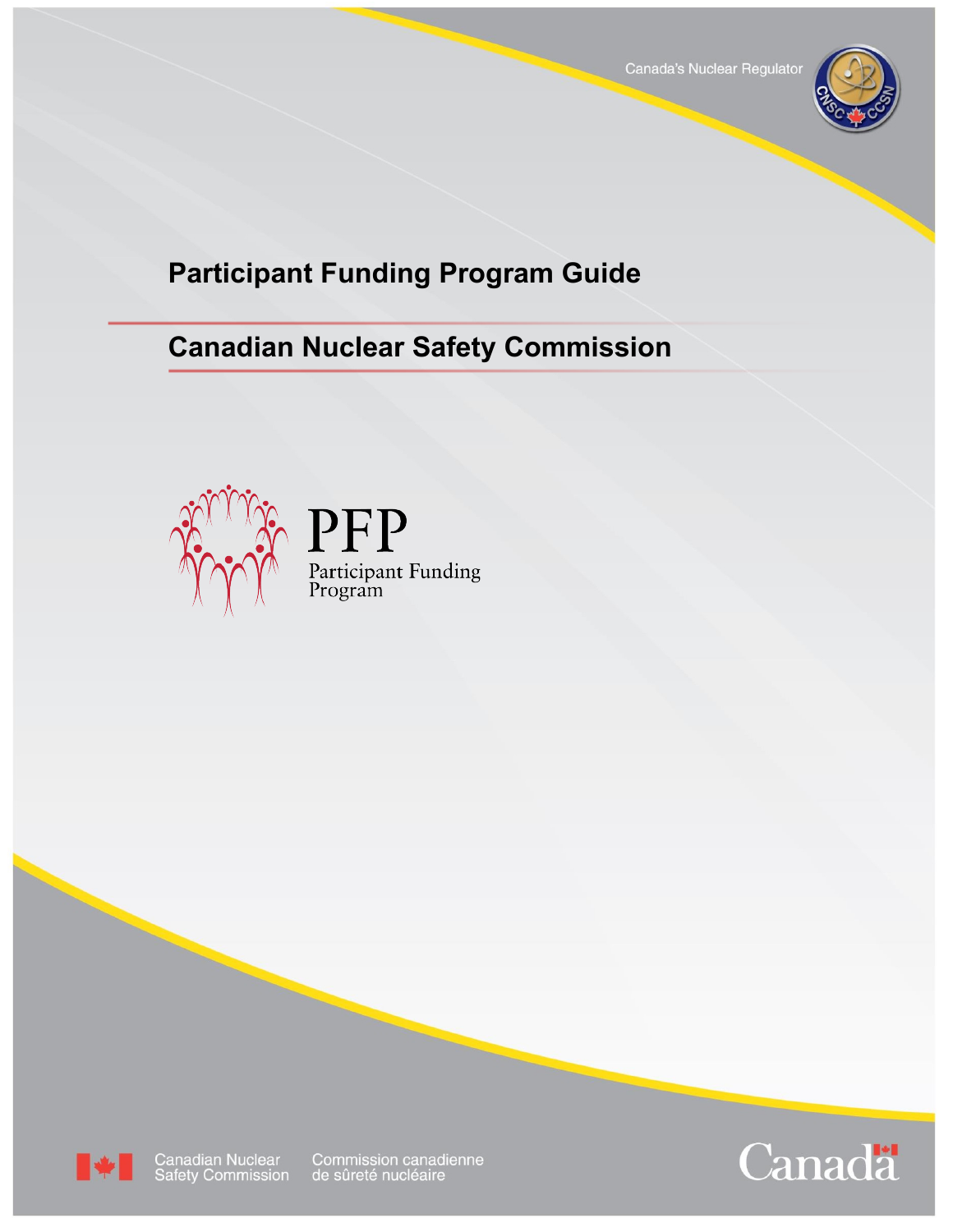# **TABLE OF CONTENTS**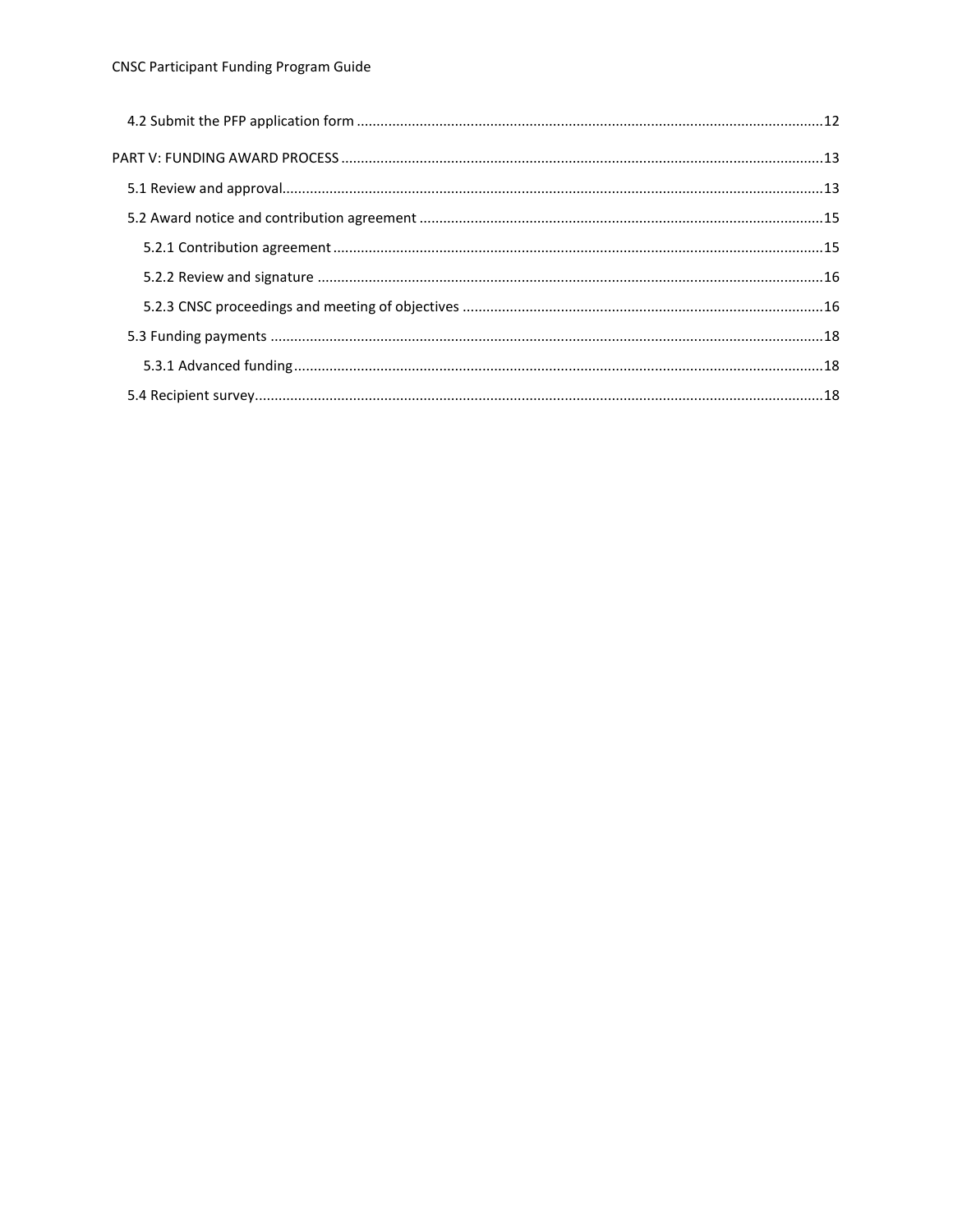# **PART 1: INTRODUCTION**

# 1.1 WHAT IS THE PURPOSE OF THIS GUIDE?



This guide:

- 1. describes the Canadian Nuclear Safety Commission (CNSC) Participant Funding Program (PFP)
- 2. outlines the PFP eligibility criteria
- 3. provides step-by-step instructions for completing a PFP application form
- 4. details the obligations of PFP funding recipients
- 5. lists PFP resources and templates

## 1.2 WHO ARE THE USERS OF THIS GUIDE?

This guide is designed for **individuals**, **Indigenous groups** and **not-for-profit organizations** that require funding to support their participation in the CNSC's regulatory processes, including:

- environmental assessments
- licensing reviews
- Commission proceedings
- matters of significant interest to the public and/or Indigenous peoples

# 1.3 WHO DO I CONTACT WITH QUESTIONS ABOUT THE PFP?

**Participant Funding Program Administrator** Canadian Nuclear Safety Commission 280 Slater Street P.O. Box 1046, Station B Ottawa, Ontario K1P 5S9 Canada

Telephone: 613-947-6382 or 1-800-668-5284 (in Canada only) Fax: 613-995-5086 Email: pfp@cnsc-ccsn.gc.ca Website: [nuclearsafety.gc.ca](http://www.nuclearsafety.gc.ca/)

## 1.4 WHERE DO I FIND PFP GUIDANCE AND RESOURCES?



Watch the [CNSC's video about the PFP t](http://nuclearsafety.gc.ca/eng/resources/videos/index.cfm)o learn more about how the program works, who can apply and what are considered eligible expenses.

More guidance and documentation can be found on the [PFP resources and](http://nuclearsafety.gc.ca/eng/the-commission/participant-funding-program/resources-and-templates.cfm) [templates](http://nuclearsafety.gc.ca/eng/the-commission/participant-funding-program/resources-and-templates.cfm) section of the CNSC's website.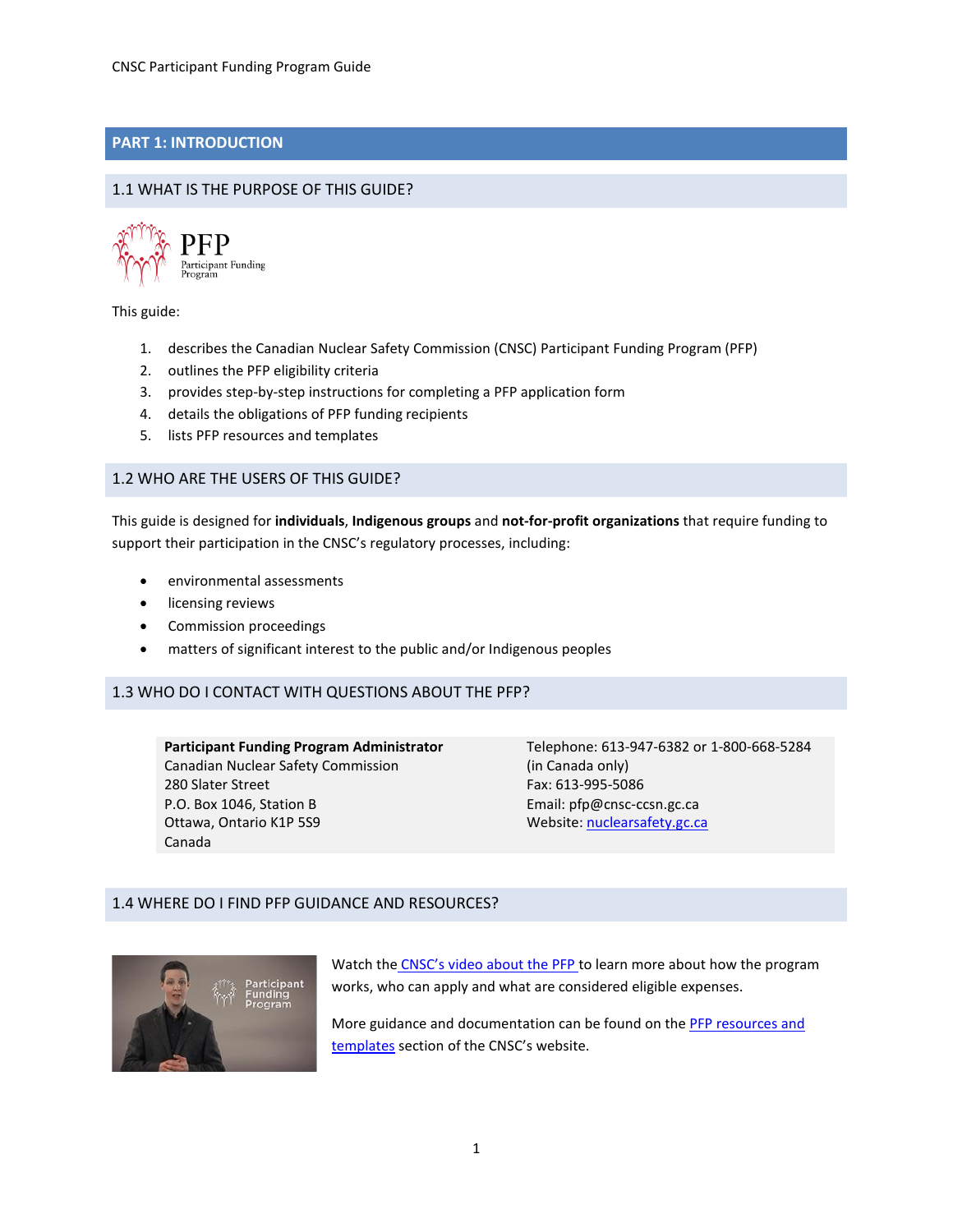# **PART II: PARTICIPANT FUNDING PROGRAM**

# 2.1 PURPOSE AND OBJECTIVES



In 2011, the CNSC – which values public input – established the Participant Funding Program (PFP) to help individuals, Indigenous groups and notfor-profit organizations participate in its regulatory review processes.

By providing eligible applicants with reasonable financial support, the CNSC aspiresto:

- 1. increase participation in its environmental assessment and licensing processes for major nuclear facilities (e.g., uranium mines and mills, nuclear powerplants, nuclear substance processing facilities, nuclear waste facilities)
- 2. help individuals, Indigenous groups and not-for-profit organizations bring value-added information<sup>1</sup> to the Commission through informed and topicspecific interventions related to environmental assessments and licensing

# 2.2 FUNDING OPPORTUNITIES

## 2.2.1 TOTAL AMOUNT OF PFP FUNDING AVAILABLE

The CNSC determines how much funding it will make available for project-specific [PFP funding opportunities](http://nuclearsafety.gc.ca/eng/the-commission/participant-funding-program/opportunities/index.cfm) on a case-by-case basis. Funding opportunities include – but are not limited to – participation in CNSC regulatory review processes for major nuclear facilities, which encompass licence renewals, new project applications, environmental assessments and regulatory oversight reports. In limited cases, funding may also be available for reviews of regulatory documents, policies, discussion papers and other topics of regulatory interest to the Commission, the public and Indigenous groups. The amount of funding the CNSC makes available for each project-specific funding opportunity depends on a number of factors, including:

- degree of public interest
- significance of a project's potential impacts
- project complexity, size and location
- number of Indigenous groups potentially affected
- diversity of issues associated with the proposed project
- previously established PFP funding levels for similar projects
- type, format and location of the Commission proceeding
- total amount of PFP financial resources currently available

#### **CNSC Mission**

*The CNSC regulates the use of nuclear energy and materials to protect the health, safety and security of Canadians and the environment; to implement Canada's international commitments on the peaceful use of nuclear energy; and to disseminate objective scientific, technical and regulatory information to the public.*

<sup>1</sup> "Value-added information" refers to new, distinctive and relevant information that contributes to a better understanding of the anticipated effects of a project.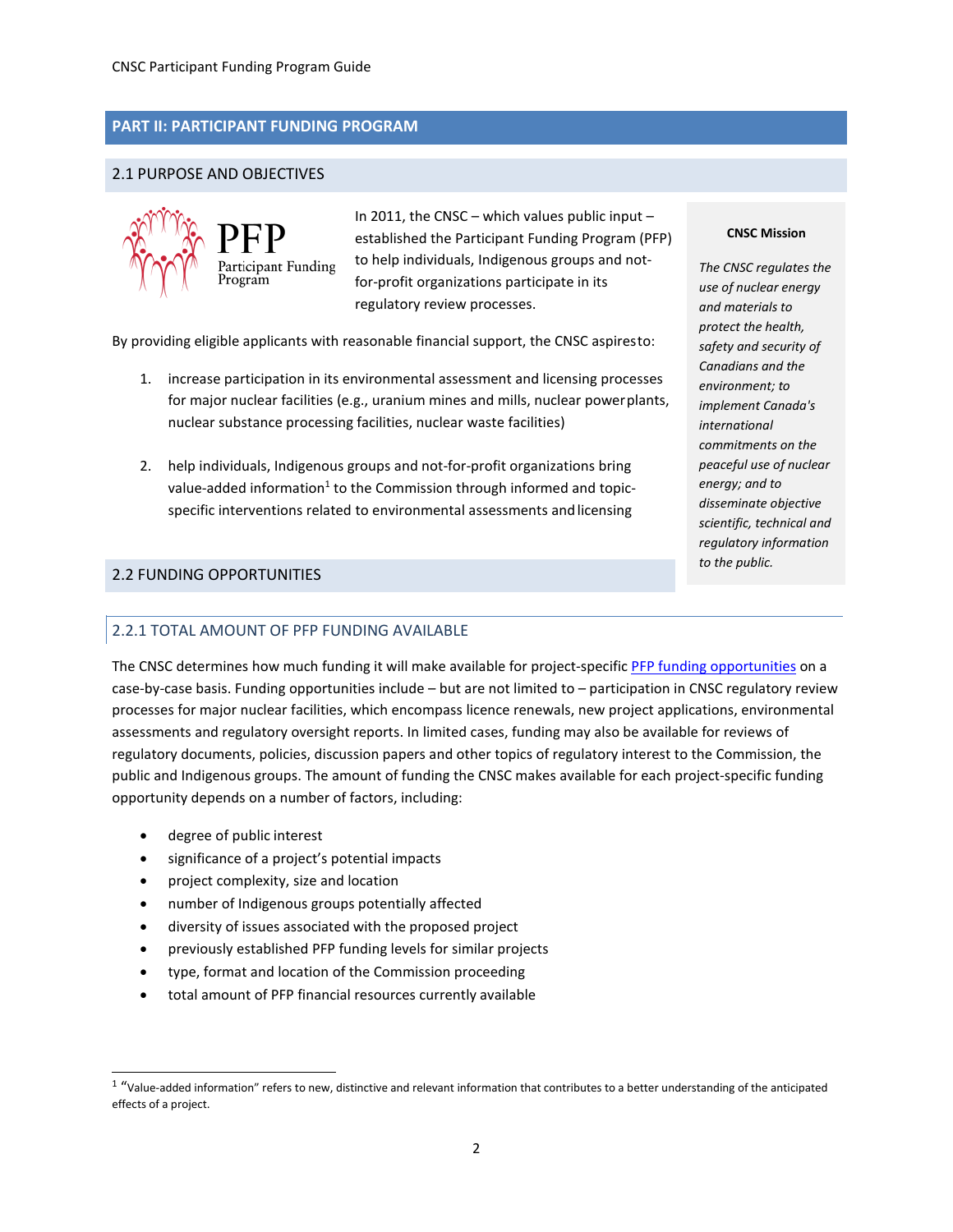There are three additional categories of PFP funding opportunities developed to further enhance public and Indigenous group participation. These are:

- PFP support for CNSC meetings on topics of regulatory interest
- PFP support for participation in CNSC targeted studies or monitoring
- [PFP funding for topics of regulatory](http://nuclearsafety.gc.ca/eng/the-commission/participant-funding-program/opportunities/pfp-funding-for-topics-of-regulatory-interest.cfm) interest

The first two listed funding opportunities are offered on a case-by-case basis for issues or activities under the CNSC's mission that are of significant interest to the public and/or Indigenous groups.

The CNSC's list o[f topics of regulatory interest](http://nuclearsafety.gc.ca/eng/the-commission/participant-funding-program/opportunities/pfp-funding-for-topics-of-regulatory-interest.cfm#topics) is designed to encourage experts, researchers, academics and Indigenous groups in choosing relevant topics to present value-added information to the Commission as part of its regulatory processes. Research on these topics may have already been conducted, but not yet presented before the Commission.

The list of topics includes subjects that have been of interest to the Commission, Indigenous peoples and the public at previou[s Commission proceedings. T](http://nuclearsafety.gc.ca/eng/the-commission/participant-funding-program/opportunities/pfp-funding-for-topics-of-regulatory-interest.cfm#upcoming)he topics listed are those that are most relevant to Commission proceedings for major nuclear facilities set to take place over the next five years. The list is not exhaustive and funding can be requested for the presentation of information on other topics that pertain to the CNSC's mission or to upcoming Commission proceedings. The list of topics is updated regularly to include new areas of interest to the Commission, Indigenous peoples and the public. Research on these topics may have already been conducted but not yet presented before the Commission.

For more information on applying for these potential funding opportunities, please see the CNSC'[s PFP Web page](http://nuclearsafety.gc.ca/eng/the-commission/participant-funding-program/index.cfm) or contact the CNSC's PFP Administrator (see the contact information in section 1.3).

# 2.2.2 LIMITATIONS

PFP funding is not intended to cover all of the costs associated with engaging in the CNSC's regulatory review processes. The CNSC will cover only the eligible costs related to hiring professional services, travel, administrative costs and "other costs" as defined and approved by the CNSC and an independent funding review committee (FRC). The FRC is an independent body established by the CNSC for each proposed project where funding is made available. It consists of at least three people the CNSC appoints from a roster of experts in relevant fields. Appointed FRC members must be external to the CNSC and have no financial or other stake in the project.

A funding applicant may not be approved to receive the full amount originally requested. The FRC and the CNSC will only award funding amounts that are reasonable and commensurate with the scope of the funding offering and the matter before the Commission. To learn more about the FRC and the CNSC's funding award process, please see part V of this guide.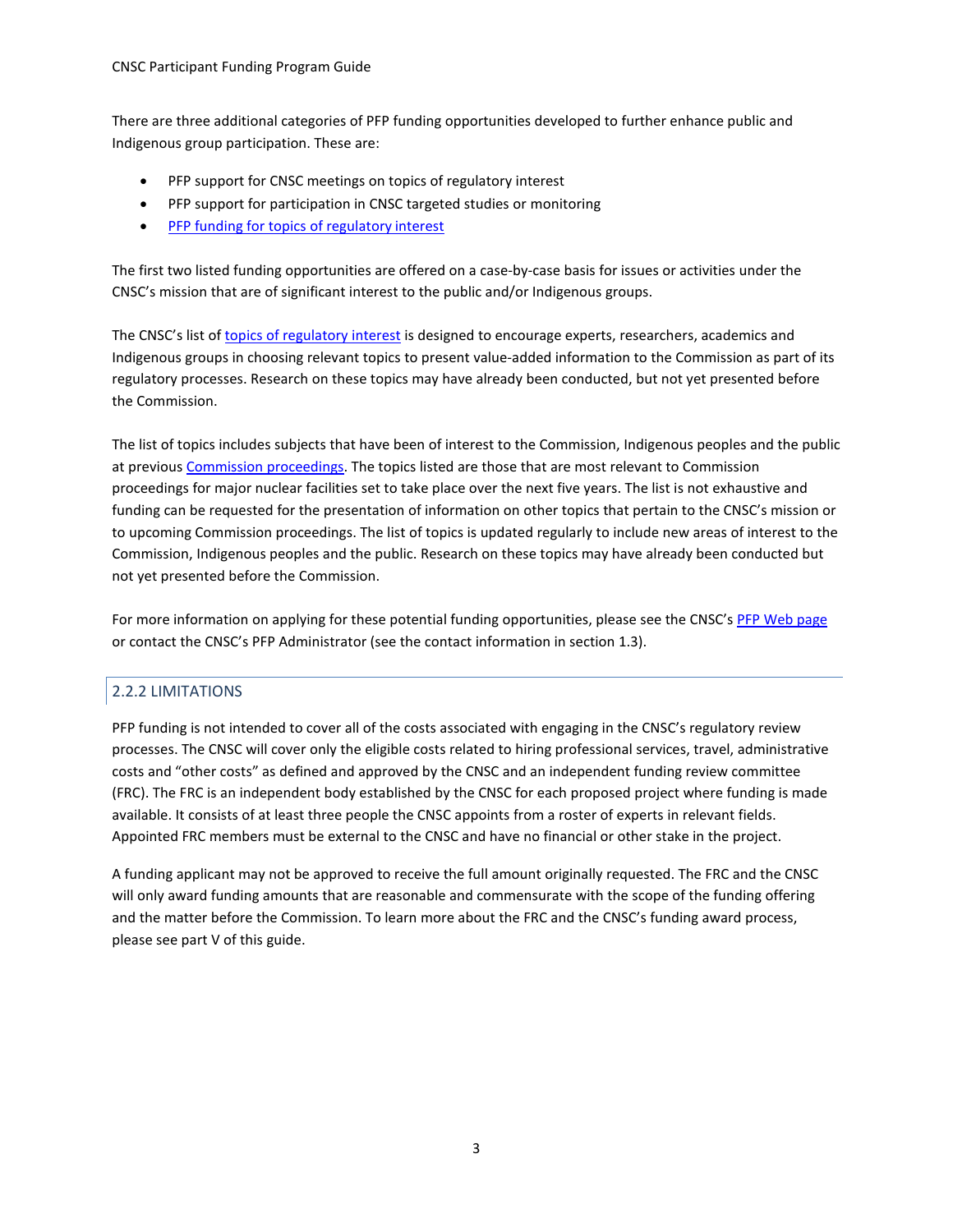# 2.3 OVERVIEW OF APPLICATION PROCESS

The CNSC's PFP process, described below, comprises three phases.

#### **Table 1: Phases in the PFP application process**

| <b>Phase</b>                    | <b>Step</b>                             | <b>Guide reference</b> |
|---------------------------------|-----------------------------------------|------------------------|
| <b>Phase 1: Pre-application</b> | Identify PFP opportunities              | Section 3.1            |
|                                 | Review guidance                         | Sections 1.4 and 3.2   |
|                                 | Determine eligibility                   | Section 3.3            |
| <b>Phase 2: Application</b>     | Complete the PFP application form       | Section 4.1            |
|                                 | Submit the PFP application form         | Section 4.2            |
|                                 | Review and approval                     | Section 5.1            |
| <b>Phase 3: Funding award</b>   | Award notice and contribution agreement | Section 5.2            |
|                                 | Funding payments                        | Section 5.3            |
|                                 | Recipient survey                        | Section 5.4            |

**Phase 1: Pre-application –** The CNSC provides PFP funding to eligible applicants only. Interested parties are encouraged to follow the steps outlined in this pre-application phase to identify relevant PFP funding opportunities and to determine their eligibility for funding. This phase, which begins with downloading a project-specific PFP application form, is detailed in part IV of this guide.

**Phase 2: Application –** If an interested party determines their proposal will meet the CNSC's PFP eligibility criteria (as detailed in section 3.3 of this guide), they are encouraged to apply for funding following the steps that make up the PFP application phase. Detailed step-by-step guidance for completing a PFP application form is provided in part IV of this guide.

**Phase 3: Funding award –** If funding is awarded, the successful recipient must complete a series of actions (e.g., submitting a final financial report) to fulfill the reporting and documentation requirements specified in the objectives section of their contribution agreement.<sup>2</sup> These steps are part of the funding award phase, which is described in part V of this guide.

<sup>&</sup>lt;sup>2</sup> It is through contribution agreements that the CNSC stipulates the conditions of awarding funding to a PFP recipient.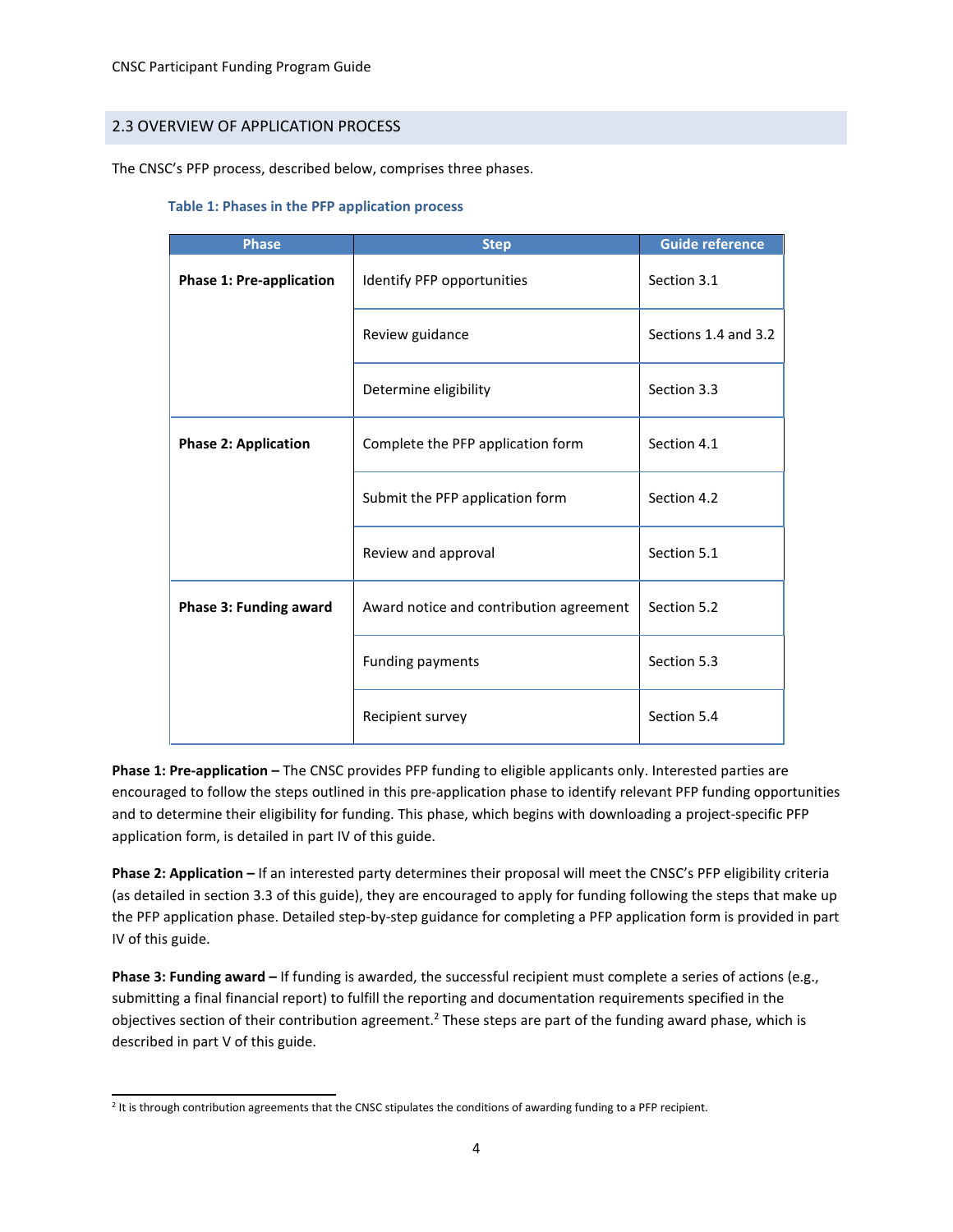# 2.4 PRIVACY

Per paragraph 21(1)(b.1) of the *Nuclear Safety and Control Act*, the CNSC is authorized to collect personal information for the purpose of assessing funding applications under the PFP*.* Personal information collected for this process is described in the PFP Personal Information Bank PPU 030. (For more information, visit th[e Info](http://www.nuclearsafety.gc.ca/eng/resources/publications/reports/access-to-information-and-privacy/info-source/index.cfm) [Source](http://www.nuclearsafety.gc.ca/eng/resources/publications/reports/access-to-information-and-privacy/info-source/index.cfm) Web page.) Collected information is protected and managed by the CNSC in accordance with the *Privacy Act*.

If your application is successful your name, contact information and financial institution information will be shared with Public Works and Government Services Canada (accounts payable PSU 931) to facilitate payment.

It is important to be aware that the CNSC, for reasons of accountability and transparency, will also post your name, and the funding you are awarded to the PFP section of its website. In cases where the financial award is greater than \$25,000, the CNSC will also post this information in the proactive disclosure section of its website.

You have the right to the correction of, access to and protection of your personal information under the *Privacy Act*, as well as the right to file a complaint with the Privacy Commissioner of Canada regarding the handling of your personal information.

If you have questions regarding the privacy of your personal information, please contact the CNSC's PFP Administrator.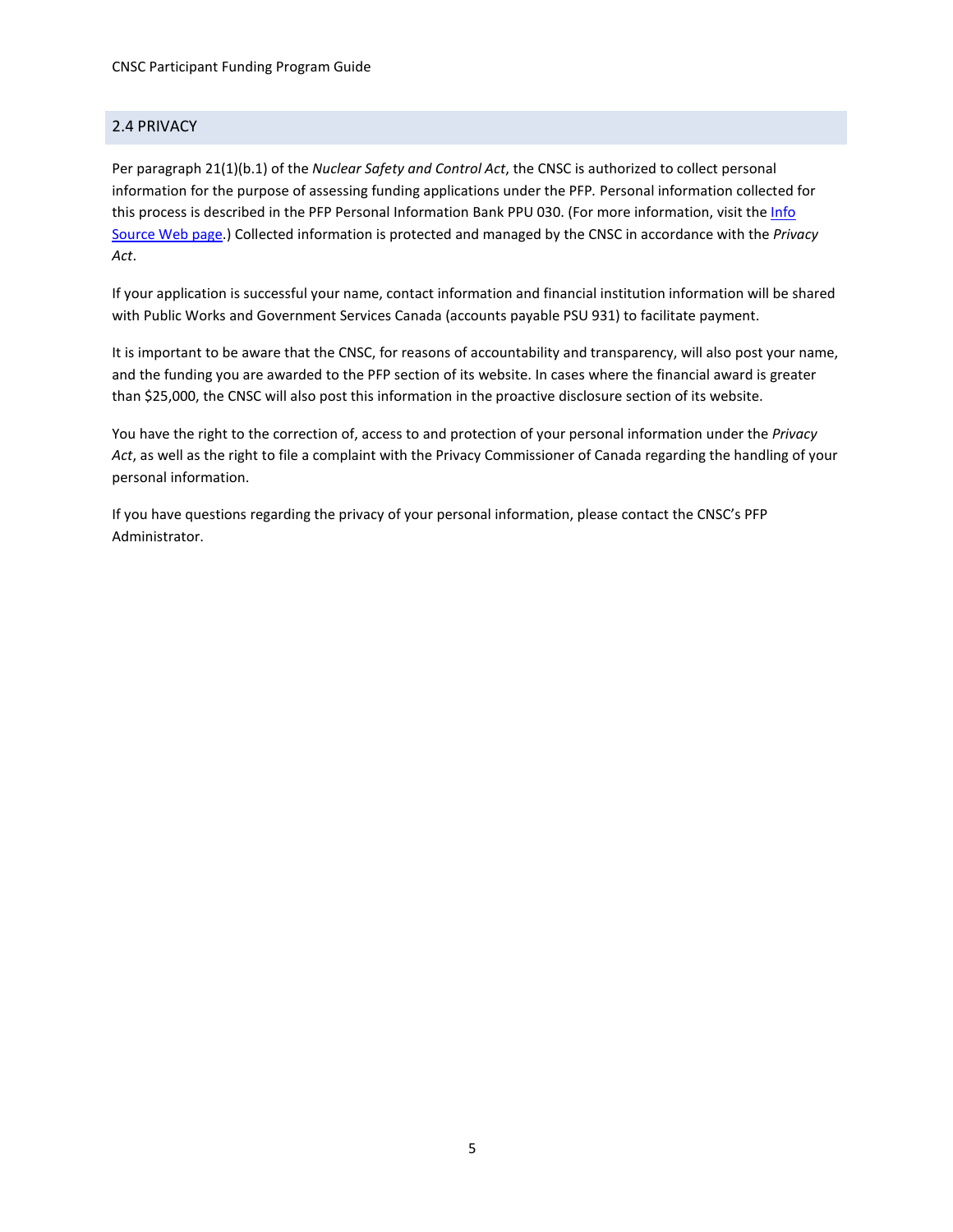# **PART III: PRE-APPLICATION PHASE**

## 3.1 IDENTIFY PFP OPPORTUNITIES



The CNSC announces its PFP funding opportunities on a case-by-case basis on its website. If you are interested in applying for PFP funding, you should look for the PFP logo, click on it and then review the liste[d PFP funding](http://nuclearsafety.gc.ca/eng/the-commission/participant-funding-program/opportunities/index.cfm) [opportunities, a](http://nuclearsafety.gc.ca/eng/the-commission/participant-funding-program/opportunities/index.cfm)s illustrated in the sample posting below:

#### **PFP funding opportunities – 2019**

| Name of project                                                                                               | <b>Maximum</b><br>amount <sup>*</sup> | <b>Application</b><br>deadline |
|---------------------------------------------------------------------------------------------------------------|---------------------------------------|--------------------------------|
| Participant funding for Canadian Nuclear Laboratories Ltd.'s Near Surface<br><b>Disposal Facility Project</b> | \$150,000                             | May 24, 2019                   |

\*"Maximum amount" refers to the total amount of PFP funding the CNSC has made available for the matter at hand. Successful applicants will be awarded a portion of this available funding based on the merit of their application.

Once you have identified the PFP funding opportunity that interests you, click on the link in the "name of project" column to access the relevant PFP notice. This notice will provide you with project-specific information and links to the documents you will need, including:

- description of the PFP funding opportunity and Commission proceedings
- project-specific PFP application form
- application deadline
- review process
- terms and conditions
- contact information

The CNSC also provides notifications of funding opportunities by email. To sign up to receive email notifications from the CNSC with updates and news on the PFP, please [subscribe](http://www.nuclearsafety.gc.ca/eng/stay-connected/get-involved/subscribe/index.cfm) on the CNSC's website.

The CNSC also promotes these funding opportunities on Facebook and Twitter, as well as through print, digital/online and radio advertising on a case-by-case basis.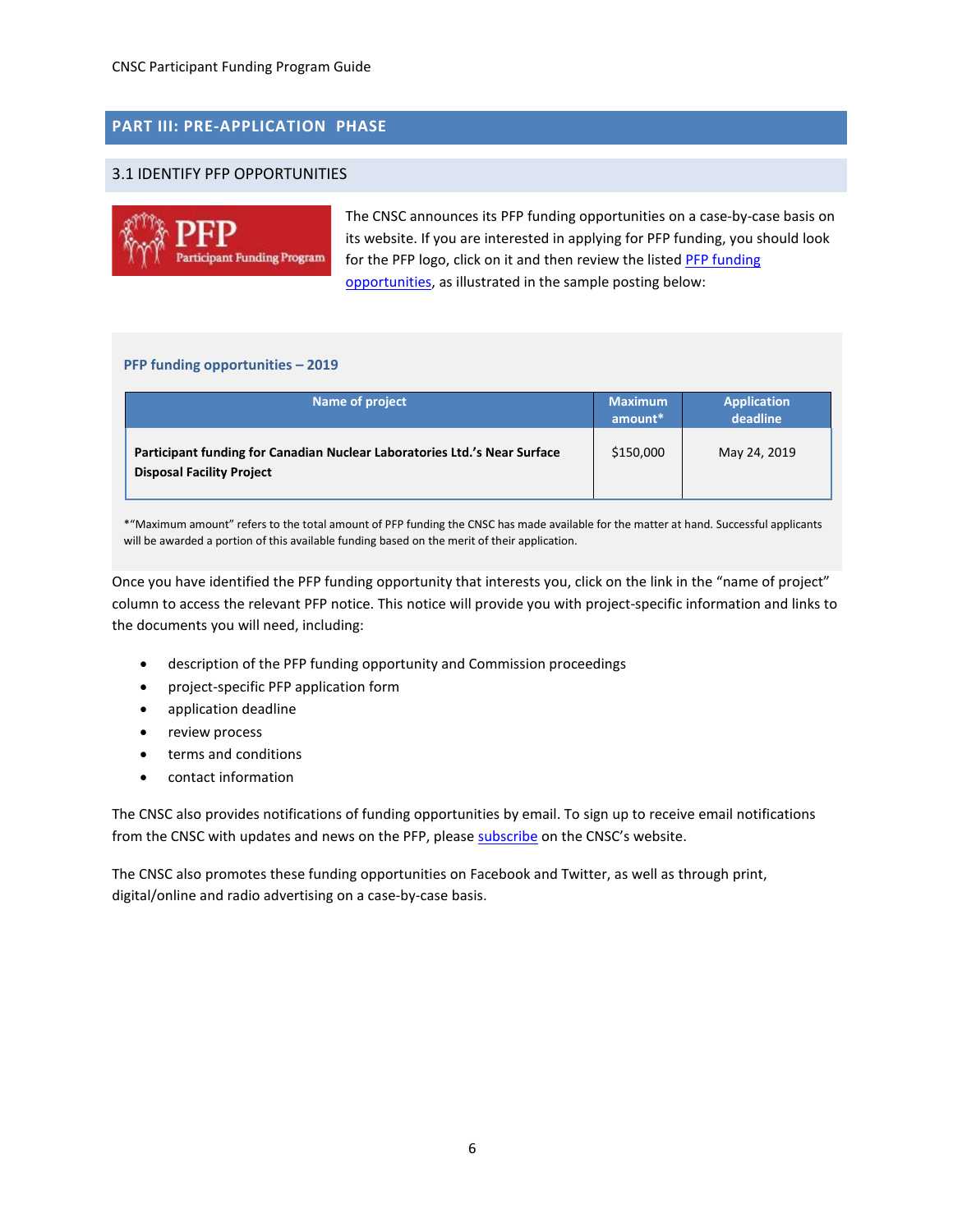# 3.2 REVIEW GUIDANCE

The CNSC accepts PFP application forms only from eligible applicants who have submitted their application before or on the application deadline specified in the funding opportunity announcement. To ensure your application is submitted correctly and on time, you are encouraged to review:

- 1. the [PFP overview video](http://nuclearsafety.gc.ca/eng/resources/videos/index.cfm)
- 2. the PFP [resources and templates Web](http://nuclearsafety.gc.ca/eng/the-commission/participant-funding-program/resources-and-templates.cfm) page
- 3. the [PFP eligibility criteria](http://nuclearsafety.gc.ca/eng/the-commission/participant-funding-program/eligibility-criteria.cfm) (which are outlined in section 3.3)
- 4. an sample [PFP application](http://nuclearsafety.gc.ca/eng/the-commission/participant-funding-program/documents/index.cfm) form

# 3.2.1 PROJECT-SPECIFIC PFP APPLICATION FORM

If you decide to apply for PFP funding, you must identify and complete a project-specific PFP application form. This form is accessed on th[e PFP funding opportunities](http://nuclearsafety.gc.ca/eng/the-commission/participant-funding-program/opportunities/index.cfm) Web page by clicking on the appropriate project link in the "name of project" column. It details the scope of the funding opportunity for that specific project, the maximum amount of funding the CNSC is making available for distribution among successful applicants, as well as the objectives successful applicants will be required to meet.

# 3.3 DETERMINE ELIGIBILITY

To determine your eligibility, please review the CNSC's eligibility criteria for applicants, expenses and activities as described in the sections below.

# 3.3.1 ELIGIBLE APPLICANTS



## **Eligible applicants**

All interested individuals, Indigenous groups and not-for-profit organizations may apply for PFP funding. Only those applicants who can demonstrate that they meet **at least one** of the following criteria are eligible to apply. This includes individuals or organizations with:

- a direct, local interest in the project (such as living on or owning property near the project area)
- Indigenous traditional knowledge or community knowledge relevant to the project
- potential or established Indigenous or treaty rights that may be affected by the project
- value-added information relevant to the CNSC's mission and specific to the project

Individuals and organizations seeking funding for similar activities are encouraged to work together on their proposals when feasible.

Applications from not-for-profit organizations will only be accepted if one person in the group assumes individual responsibility for signing the contribution agreement should funding be approved, thereby also assuming the legal responsibility for carrying out all of the agreement's terms.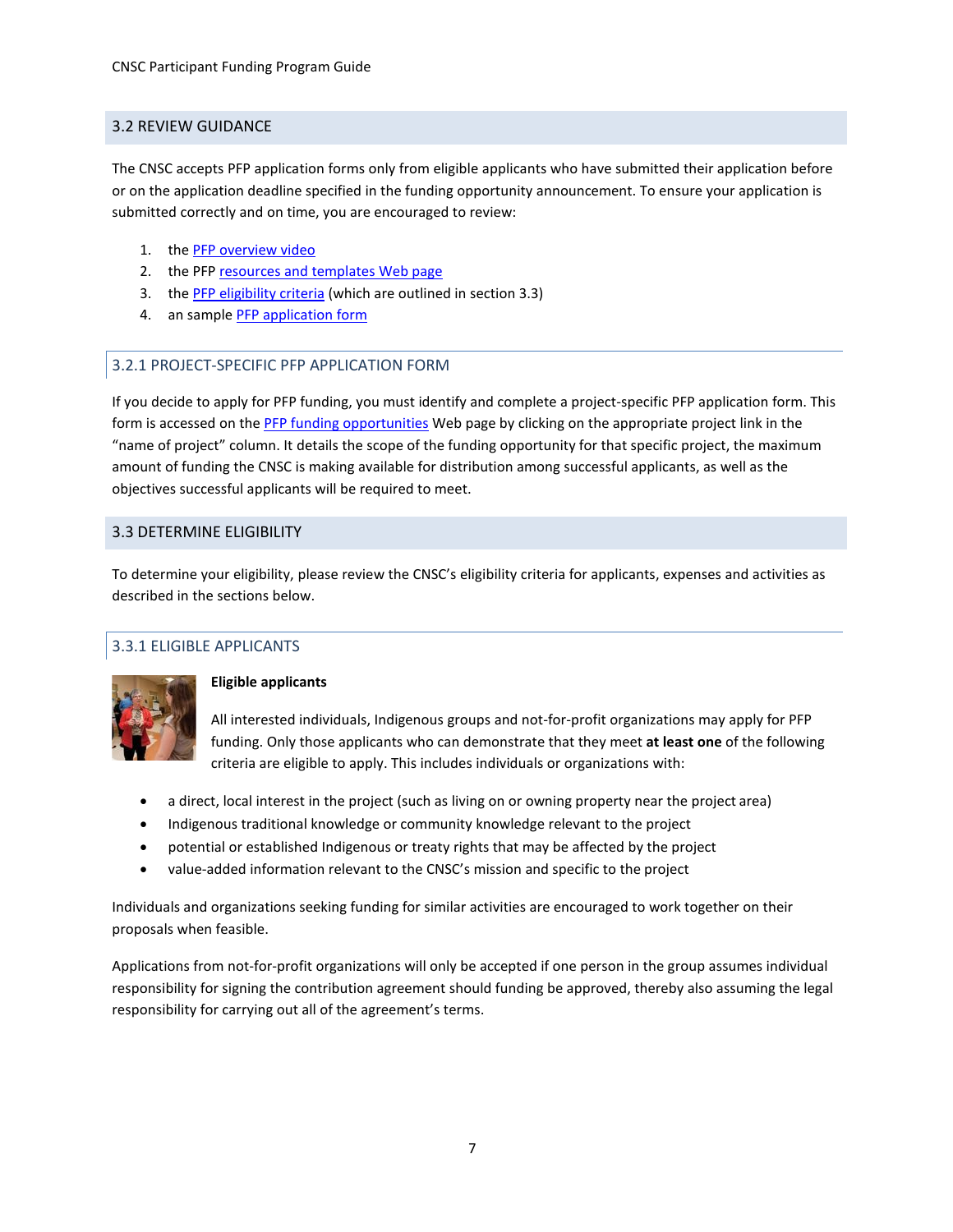## **Ineligible applicants**

Individuals and organizations are **ineligible** for participant funding if they:

- are a for-profit organization
- have a direct commercial interest in the project
- work for the project proponent
- represent another level of government (other than an Indigenous government)

# 3.3.2 ELIGIBLE EXPENSES

The CNSC awards PFP funding only for expenses considered eligible, reasonable and necessary to bring valueadded information to the Commission. The scope and limitations of this funding are described below.

## **Eligible expenses**

Expenses the CNSC's PFP will cover include:

- professional fees
- travel and incidentals
- honoraria
- administrative costs



The funding review committee will consider other costs on a case-by-case basis. This requires that the applicant present a case to demonstrate that these costs are necessary to undertake the eligible activities outlined in their PFP application form and/or to meet the objectives of their contribution agreement.

#### **Ineligible expenses**

Expenses the CNSC's PFP will **not** cover include:

- capital expenditures
- construction costs
- lost income
- building renovations
- salaries and benefits
- costs related to general operations and maintenance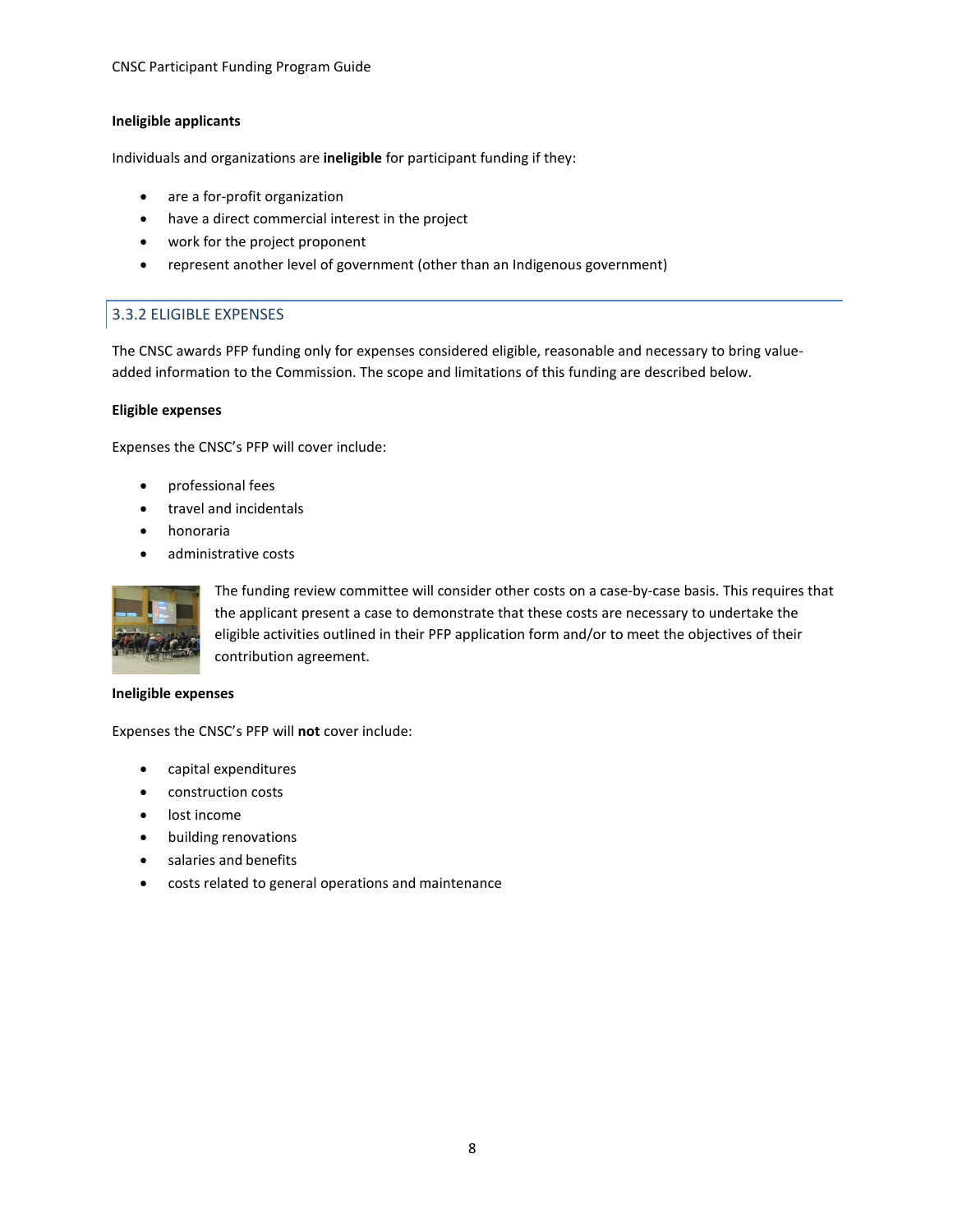# 3.3.3 ELIGIBLE ACTIVITIES

The activities that are considered eligible for PFP funding may vary depending on the nature of the project under review and the intervention for which funding has been made available. Examples of eligible activities include:

- review of Commission member documents
- review of technical or environmental monitoring reports
- travel to and/or participation in community meetings
- travel to and/or participation in Commission proceedings
- procurement of legal advice (but not legal representation)
- review of licence applications

## **PART IV: APPLICATION PHASE**

# 4.1 COMPLETE THE PFP APPLICATION FORM

This section will guide you through the nine steps required to complete a project-specific PFP application form.



While this section provides you with high-level guidance on completing each section of the form and relevant background information, the form itself contains detailed instructions you must follow for it to be accepted for review. Important considerations include the following:

- **Length:** Please ensure you adhere to the word counts specified in the sections that require you to provide a written justification or explanation. The CNSC will not consider any information beyond the specified limits.
- **Additional documentation:** If you are required to submit additional documentation (e.g., résumés, work experience for professionals)**,** please ensure you attach it to your completed form.
- **Supplementary information:** If you require additional space to complete any sections of the form, please use another PFP application form, clearly noting that the second form is part of your application package rather than a separate application.
- **Signature:** Ensure you sign and date your form before submitting it electronically or as a hard copy.
- **Submission dates:** If you are submitting your form by fax or mail, you must send it in advance of the application deadline to be considered by the CNSC per the timelines specified in table 3.
- **Consent letters:** If you are hiring a professional, please ensure they review and sign a consent letter and attach it along with their CV or other work experience documentation.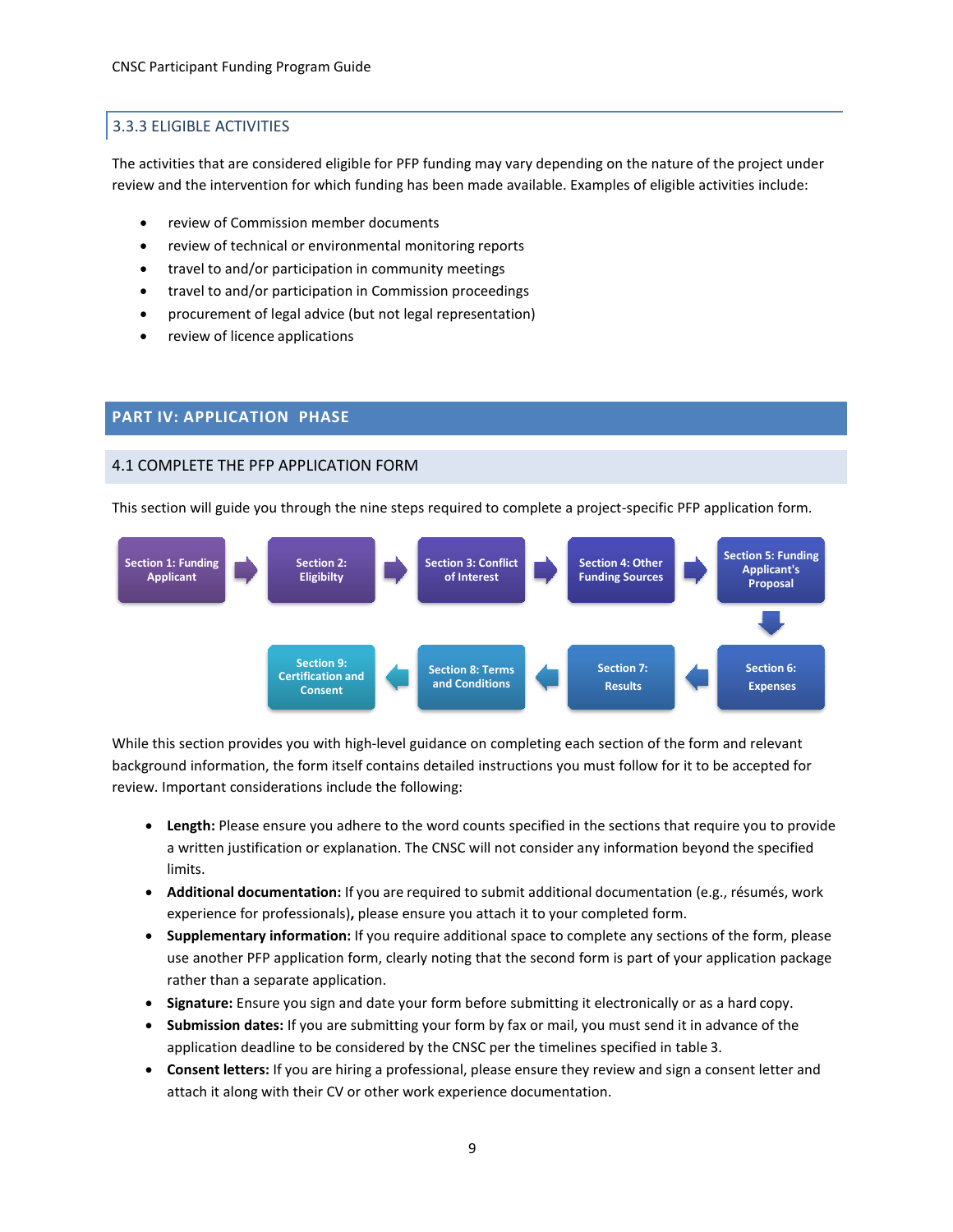If you have any questions, you may contact the CNSC's PFP Administrator.

# 4.1.1 FUNDING APPLICANT

# Section 1: Funding **Applicant**

Please provide your name and contact information. Note that applications from not-for-profit organizations will be accepted only if one person representing the organization assumes individual responsibility for signing the contribution agreement (should funding be approved), thereby assuming the legal responsibility for carrying out all of the terms of the agreement.

If representing or applying on behalf of a not-for-profit organization, you must provide details regarding the organization's mission and objectives, supporting documentation and an endorsement from the president or principal contact for the organization. This information may be attached to the form upon submission to the PFP Administrator.

# 4.1.2 ELIGIBILITY



Check the eligibility box that applies to you or your group. It is possible to check more thanone box (e.g., you own property near the project site *and* possess value-added information relevant to the project).

Please provide an explanation of how you or your group meets each of the selected eligibility criteria and/or how you could be directly affected by the project (including any relevant opinions, concerns, issues or interests).

# 4.1.3 CONFLICT OF INTEREST



Disclose any conflicts of interest you may have related to the project as detailed within the form and briefly explain the circumstances of this conflict.

Stating a conflict of interest does not necessarily disqualify your application from consideration. However, non-disclosure of a conflict will eliminate your application and could affect the consideration of any future PFP funding for you or your organization. If you are unsure whether you have a conflict, please contact the PFP Administrator.

# 4.1.4 OTHER FUNDING SOURCES

# Section 4: Other **Funding Sources**

Disclose if you are receiving, have already received or will be receiving funding from other sources to support your funding proposal. You are required to disclose the amount of funding received and to describe the activities that are being or will be covered by this funding.

Receipt of other funding does not necessarily disqualify your application from consideration. However, nondisclosure of other funding sources will disqualify your funding application for the project and could jeopardize the consideration of any future PFP funding for you or your organization.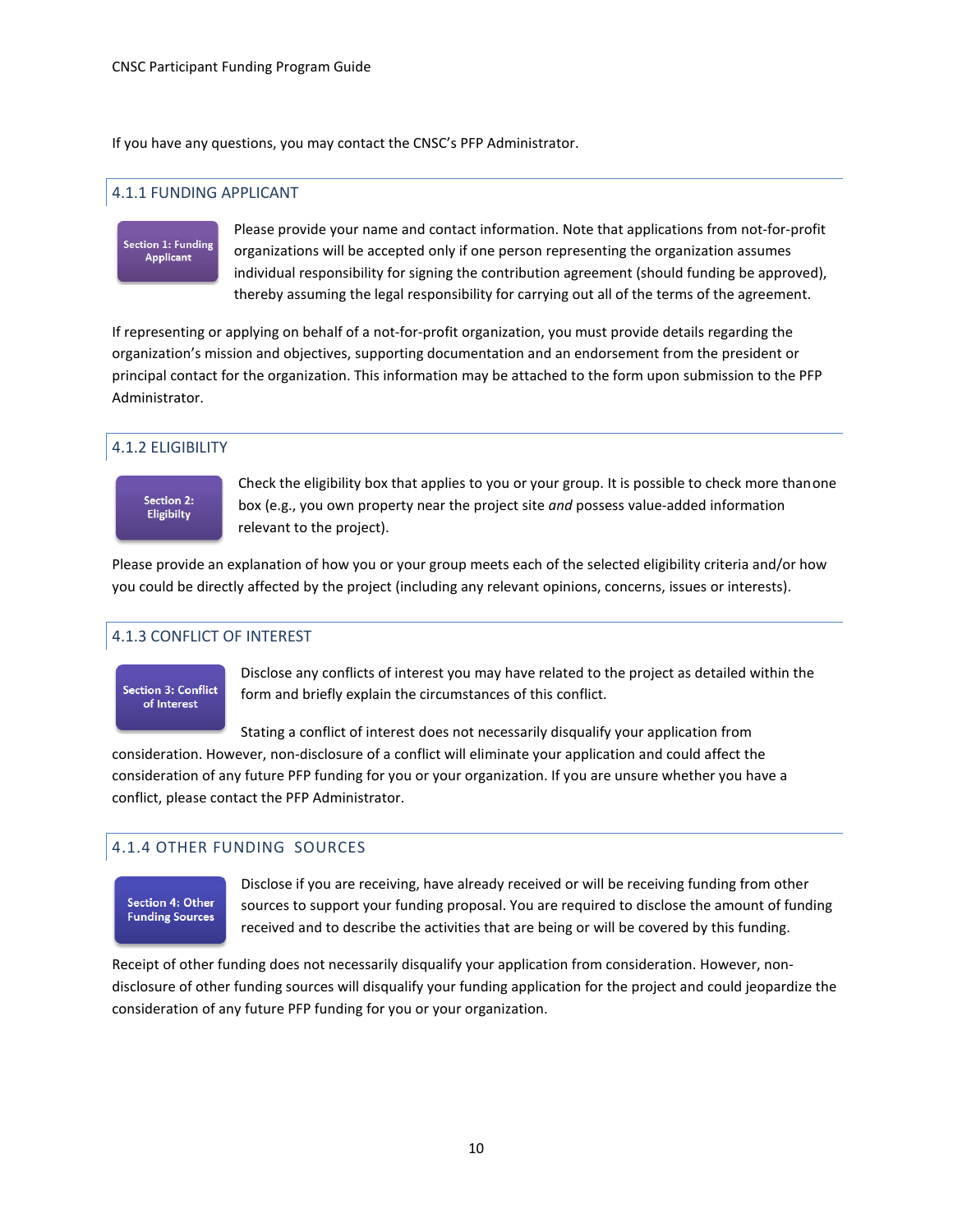# 4.1.5 FUNDING APPLICANT'S PROPOSAL

**Section 5: Funding Applicant's** Proposal

Outline how your funding proposal is relevant to the matter at hand by answering the six questions presented in this section. Each proposal must meet the specifications for the PFP as defined on page 2 of the project-specific PFP funding application form. Please do not submit applications that fall outside of the project's scope.

# 4.1.6 EXPENSES

Section 6: **Expenses**  Under the PFP, funding will be provided only for expenses that are eligible, reasonable and necessary to bring value-added information to the Commission. A list of eligible expenses and the information you will need to provide in support of those expenses is presented in table 2**.**

#### **Table 2: Explanation of PFP eligible expenses**

| <b>Category</b>          | <b>Description</b>                                                                                                                                                                                                                                                                                                       |
|--------------------------|--------------------------------------------------------------------------------------------------------------------------------------------------------------------------------------------------------------------------------------------------------------------------------------------------------------------------|
| <b>Professional fees</b> | Professional fees relate to the costs of hiring a professional (such as an engineer,<br>consultant, biologist or translator) to help you understand the project or conduct research<br>about the project.<br>Fees for legal analysis and advice are eligible for funding, but those for legal representation<br>are not. |
| <b>Travel</b>            | Travel expenses include the cost to travel to a meeting or CNSC proceeding from your<br>home community.<br>Travel costs may only be considered to facilitate attendance at the nearest location with<br>videoconferencing capabilities.                                                                                  |
| <b>Honoraria</b>         | Honoraria may include, but are not restricted to, claims for Chiefs or Elders, or holders of<br>Indigenous traditional knowledge or community knowledge.                                                                                                                                                                 |
| Other costs              | Other costs may include items such as photocopying, meeting room rentals, hospitality<br>and meeting supplies - as long as they are reasonable and adequately justified. It is<br>important to specify on the form why these costs are necessary to bring value-added<br>information to the Commission.                  |

Under each category, please provide details on how you will spend the funding (e.g., name of consultant, fee structure) and a written justification for how this will bring value-added information to the CNSC on the matter at hand.

If you are hiring a professional, please ask them to review and sign a consent letter, then attach it to your form along with his or her résumé or other work experience documentation.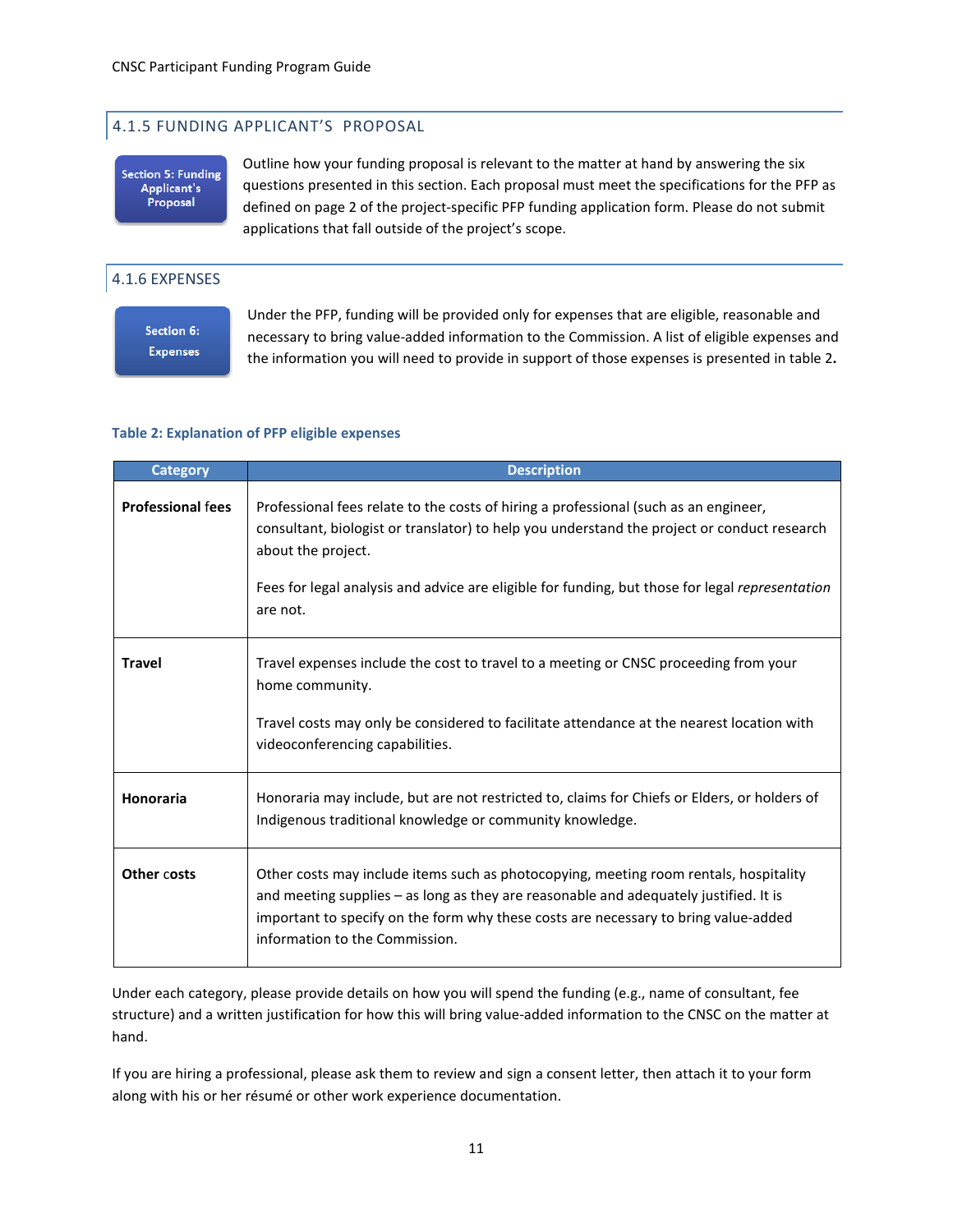You will be asked to provide subtotals by category and the total amount of your PFP funding request from all applicable categories. If you complete the form electronically, this calculation will be done automatically.

All costs must adhere t[o Treasury Board guidelines](http://www.njc-cnm.gc.ca/directive/index.php?sid=98&lang=eng) on travel allowances. You will be asked to clearly detail these costs within a final financial report (which is described in detail in section 5.2.3).

# 4.1.7 RESULTS

Section 7: **Results** 

The CNSC will notify all applicants of their results. Please indicate whether you would prefer to receive your notification by email or mail, as well as your preferred language for correspondence (i.e., English or French). If you are successful, you will also receive a [contribution agreement. \(](http://nuclearsafety.gc.ca/eng/the-commission/participant-funding-program/documents/index.cfm)Click on the link to see a sample agreement.)

# 4.1.8 TERMS AND CONDITIONS

# **Section 8: Terms** and Conditions

To be considered for funding, you must agree to the PFP terms and conditions by checking the "I agree" box on the form. The terms and conditions of the PFP, found on the CNSC'[s PFP Web](http://nuclearsafety.gc.ca/eng/the-commission/participant-funding-program/terms-and-conditions/index.cfm) [page, a](http://nuclearsafety.gc.ca/eng/the-commission/participant-funding-program/terms-and-conditions/index.cfm)re non-negotiable. By filling out this section of the form, funding applicants agree to take on the legal responsibility of submitting the form and, if successful, in meeting the

objectives outlined within the contribution agreement. All applicants are required to review the PFP terms and conditions before submitting their forms.

# 4.1.9 CERTIFICATION AND CONSENT

Section 9: **Certification and Consent** 

Sign and date this section to confirm you consent to and are authorized to submit a PFP funding application form.

## 4.2 SUBMIT THE PFP APPLICATION FORM

All forms must be submitted to the CNSC's PFP Administrator. Prior to submitting your form, please review, sign and date it, and keep a copy for your records. Table 3 below outlines the three ways to submit your form.

## **Table 3: Instructions for submitting a PFP application form**

| <b>Submission</b><br>method | <b>Requirements and date of receipt</b>                                                                                                                                                                                                              | <b>Contact information</b> |
|-----------------------------|------------------------------------------------------------------------------------------------------------------------------------------------------------------------------------------------------------------------------------------------------|----------------------------|
| Email                       | Print out the PDF form, sign and scan the hard copy (or sign electronically), and<br>attach the resulting file to an email. Send the email to the PFP Administrator.                                                                                 | pfp@cnsc-ccsn.gc.ca        |
| Fax                         | Print out your completed funding application form, sign it and fax it to the PFP<br>Administrator. Any document that is delivered or sent by fax or email will be<br>considered to have been received by the CNSC one calendar day after it is sent. | 613-995-5086               |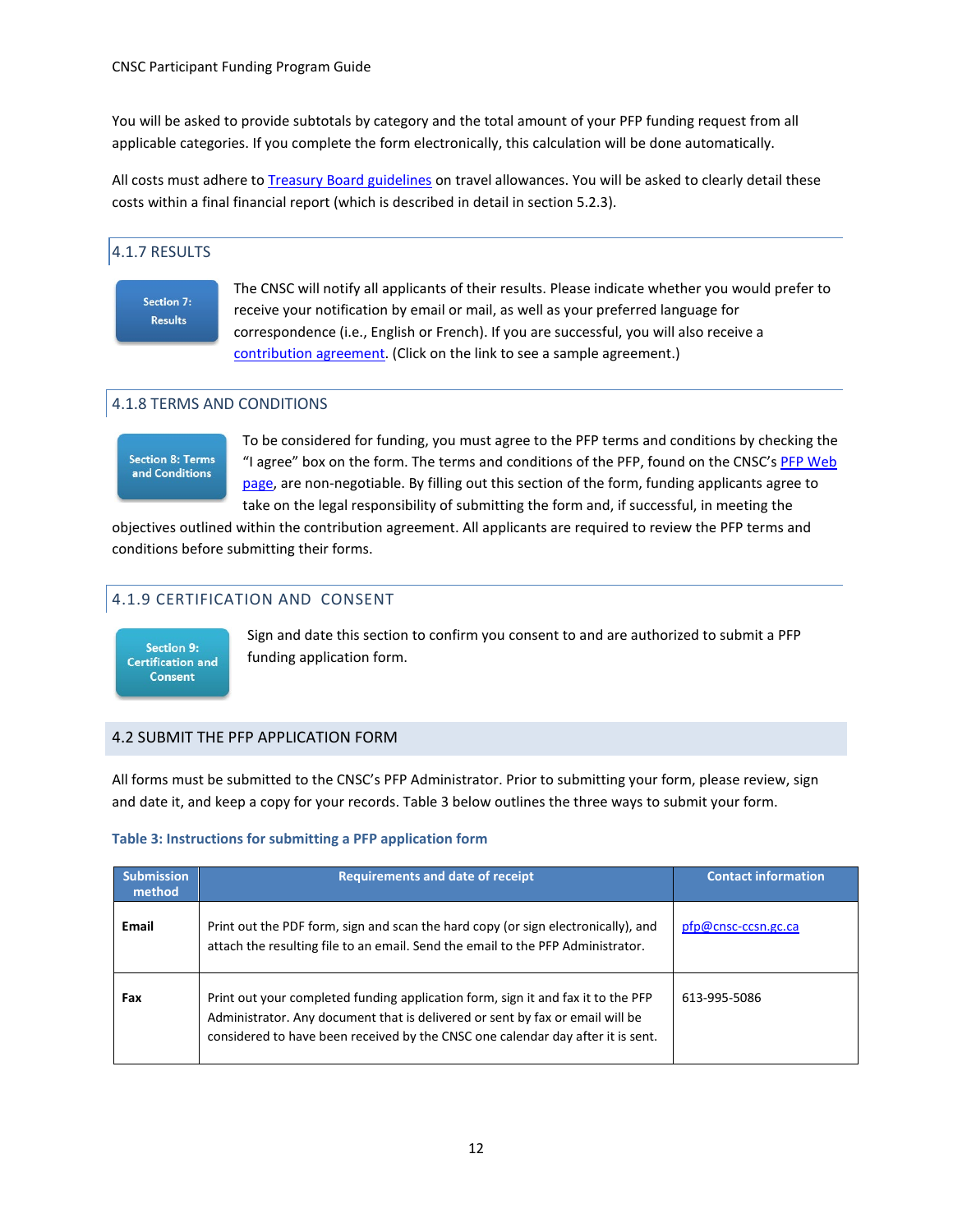| Mail | Send forms completed in hard copy (or electronically signed and printed) to the<br>PFP Administrator. Any document mailed to the CNSC will be considered to<br>have been received 10 calendar days after it was mailed and postmarked.<br>Therefore, if you are mailing your documents, be sure to send them well before<br>the due date to ensure they are considered. | <b>PFP Administrator</b><br>Canadian Nuclear Safety<br>Commission<br>280 Slater Street<br>P.O. Box 1046, Station B<br>Ottawa, Ontario K1P 5S9 |
|------|-------------------------------------------------------------------------------------------------------------------------------------------------------------------------------------------------------------------------------------------------------------------------------------------------------------------------------------------------------------------------|-----------------------------------------------------------------------------------------------------------------------------------------------|
|------|-------------------------------------------------------------------------------------------------------------------------------------------------------------------------------------------------------------------------------------------------------------------------------------------------------------------------------------------------------------------------|-----------------------------------------------------------------------------------------------------------------------------------------------|

The CNSC will not consider a late or incomplete form. Please contact the PFP Administrator before the application deadline if you have trouble submitting your form or have any questions.

#### **Service standards**

- You will receive notification from the PFP Administrator within one business day of receipt of your application.
- You will be informed of the outcome of the funding decision within 45 business days of the application closing date or, if there is no closing date, following receipt of your application.

# **PART V: FUNDING AWARD PROCESS**

Once the CNSC receives your PFP application form, the PFP Administrator will initiate the funding review and approval process as described in section 5.1. At the conclusion of this process, you will receive notification regarding whether or not your application was successful. In the case of successful applicants, the CNSC will intiate the funding award process described in section 5.2.

## 5.1 REVIEW AND APPROVAL



The PFP funding review and approval process begins with the PFP Administrator conducting a preliminary review of your PFP application form to verify its accuracy and determine if additional information is required (e.g., résumés for experts listed). As the CNSC will not accept an incomplete form, you will be contacted either by email or phone if you need to submit further documentation before the formal review process begins.

The PFP Administrator will provide all completed forms and related information to the independent funding review committee (FRC). The FRC will conduct an initial assessment of those forms using a standard set of assessment criteria and make recommendations to the CNSC. The FRC will take into consideration the completeness and relevance of each application, the total amount of PFP funding available for each project-specific funding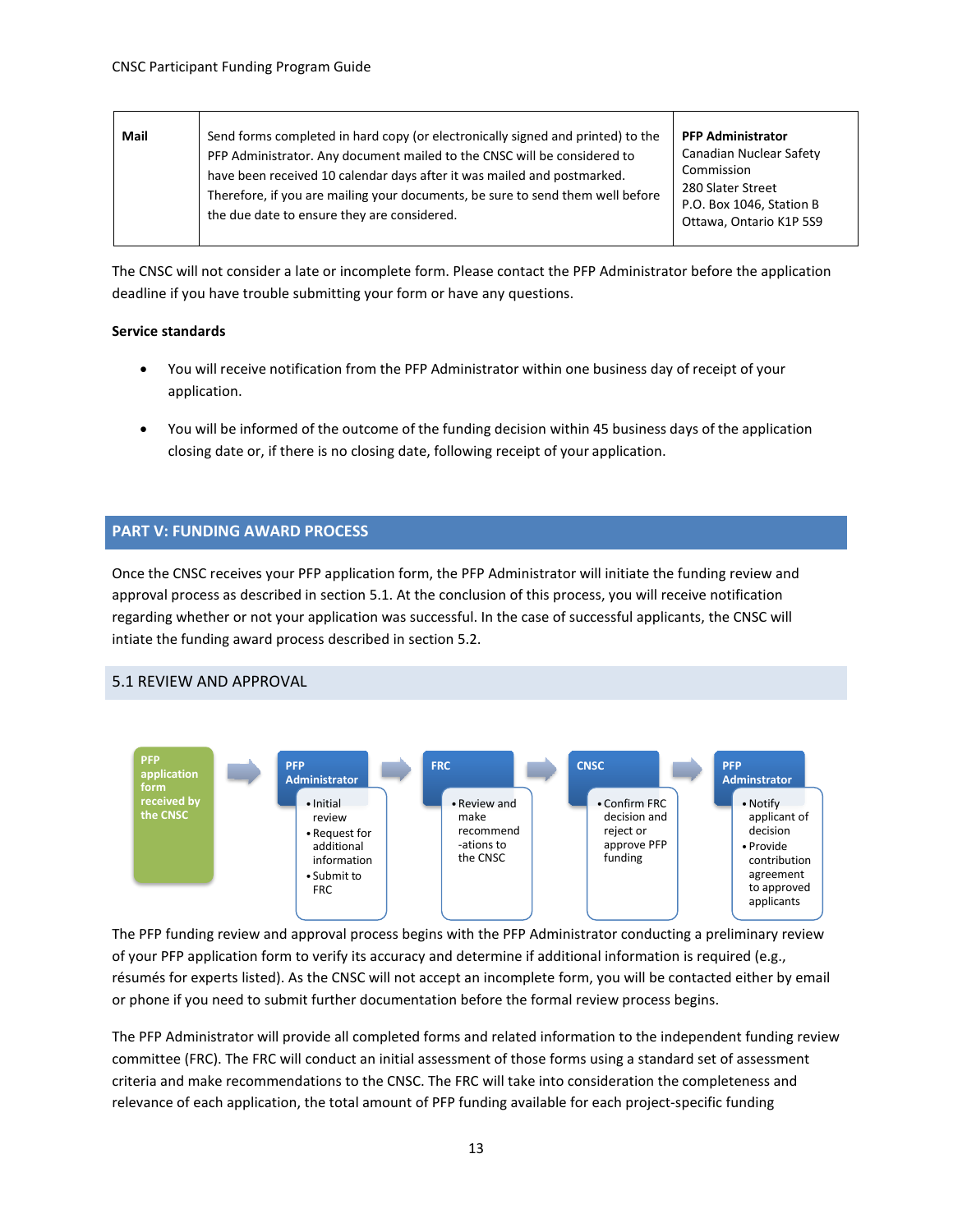#### CNSC Participant Funding Program Guide

opportunity and the eligibility of the proposed activities to develop a set of recommendations for the CNSC regarding who should be approved for funding (please see [FRC Guidelines](http://www.nuclearsafety.gc.ca/eng/pdfs/participant-funding-program/Funding-Review-Committee-Guidelines-eng.pdf) for more details on the criteria used to assess funding applications).

A recipient may not receive approval to undertake all of the activities they proposed and/or receive all of the funding they requested. This final decision is made by CNSC management.

The PFP Administrator notifies all applicants of the CNSC's decision by email or mail regardless of whether they are successful or not. If you are unsuccessful, you will receive an explanation of why your PFP funding application was not approved.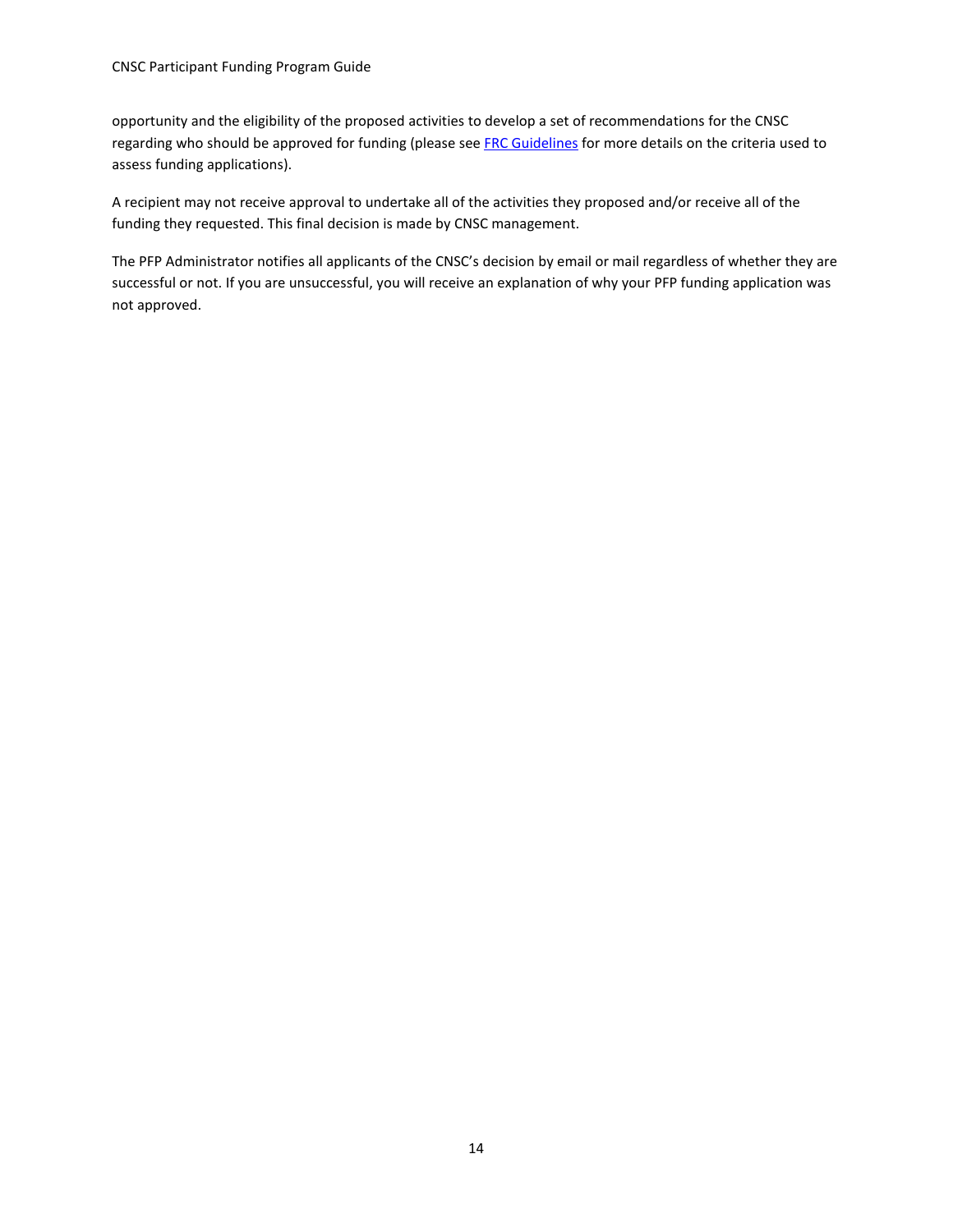# 5.2 AWARD NOTICE AND CONTRIBUTION AGREEMENT

If the CNSC approves you for PFP funding, you will receive a contribution agreement along with your notification by email or mail. By accepting the agreement, you will initiate the funding award process as illustrated below:



# 5.2.1 CONTRIBUTION AGREEMENT

The contribution agreement will include the following information:

- required objectives, which could include review of Commission member documents, submission ofa written intervention to the Commission and/or oral intervention at a Commission proceeding
- due dates for the acceptance and submission of the agreement
- the maximum amount of funding awarded
- due dates for meeting the objectives of the agreement, including submission of written interventions to the Commission
- due date for the submission of the final financial report (to be provided to successful applicants once the objectives outlined in the agreement have been completed)

#### **Budget**

In the funding award notification, the CNSC will also provide applicants with a suggested budget. The suggested budget is based on the FRC recommendations on how recipients may best allocate the funding they are awarded in order to achieve the objectives stated in their agreements. This budget is broken down by PFP eligible expense categories as illustrated in the sample budget provided on the following page.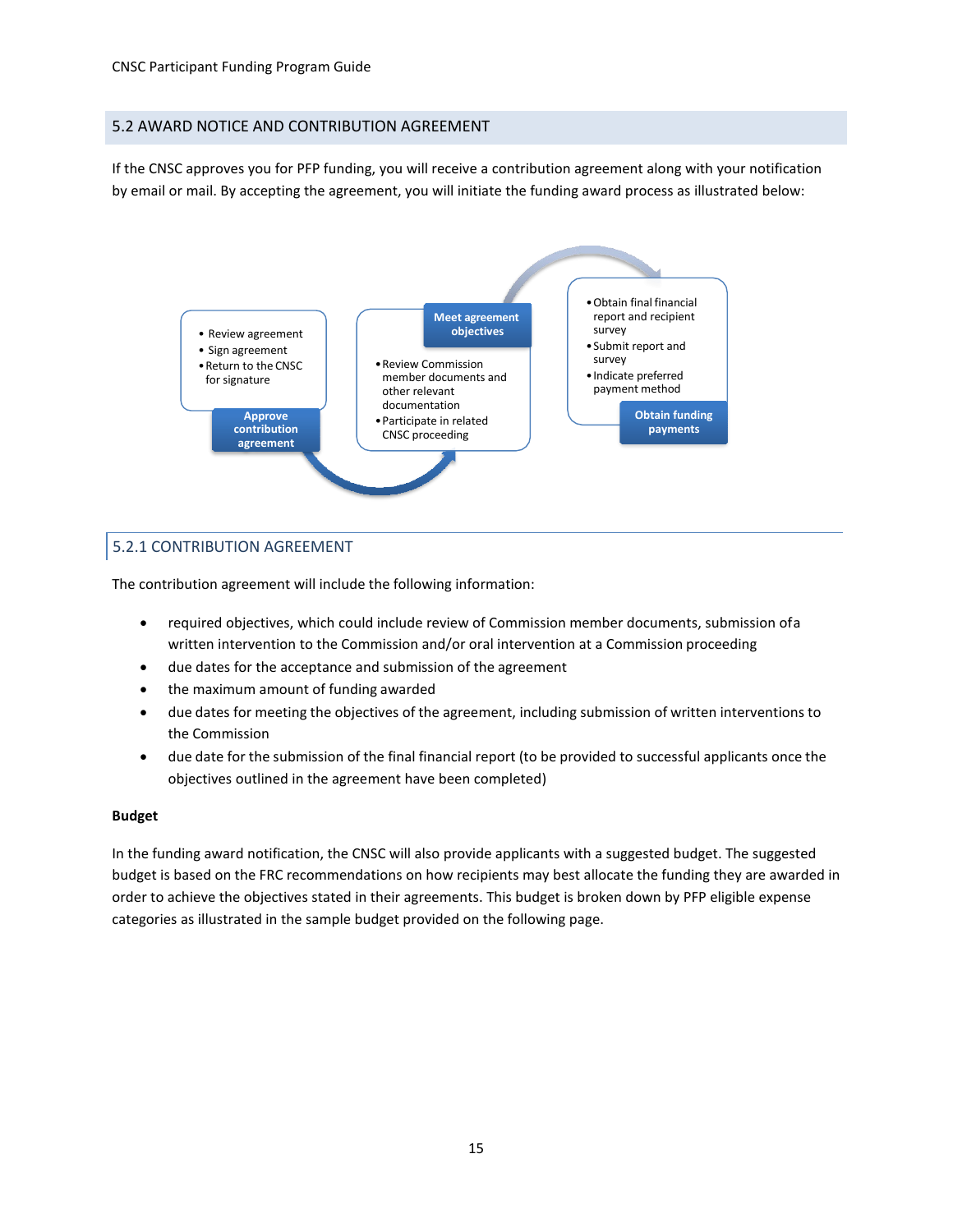## **Table 4: Suggested PFP budget (example)**

| <b>Expense category</b>  | <b>Item description</b>                    | <b>Proposed</b><br>funding<br>allocation |
|--------------------------|--------------------------------------------|------------------------------------------|
| Professional fees        | Two advisors at \$2,500 each               | \$5,000.00                               |
| Travel                   | One return Montreal to Ottawa train ticket | \$200.00                                 |
| Other costs              | Photocopies, administration                | \$100.00                                 |
| <b>Total PFP funding</b> |                                            | \$5,300.00                               |

The CNSC will provide you with a budget like the one above to illustrate what amounts the FRC approved for spending that may be different from your initial budget. As noted earlier, the FRC allocates a certain amount of funding for each PFP funding opportunity based on the total amount of funding available, the scope of the project or review, and the number of applicants, and with consideration as to whether the budget requested is reasonable and within the scope of the funding opportunity. Should you wish to discuss the breakdown of the allocated funding based on your PFP application form, do not hesitate to contact the PFP Administrator at your earliest convenience (see section 1.3 of this guide).

# 5.2.2 REVIEW AND SIGNATURE

Please review the agreement to ensure you agree with the objectives, total amount of funding allocated to you and the suggested budget.

#### **Change request**

If you wish to modify or forego any of the objectives or requirements stipulated within your agreement, you will need to inform the CNSC by e-mail or written request. This includes redirecting funds among eligible cost categories within the proposed budget.

#### **Agreement submission**

Once you approve of the agreement, please sign and return it to the PFP Administrator by email at pfp@cnsc-ccsn.gc.ca or by fax at 613-995-5086.

If you are signing on behalf of a group, you must demonstrate that you have authority to represent that group (as described in section 4.1.1).

Once the CNSC has received your signed agreement, it will sign it and send you the final version by email or mail for your records.

## 5.2.3 CNSC PROCEEDINGS AND MEETING OF OBJECTIVES

The CNSC disburses funding only when a recipient has met its agreement objectives and submitted a final financial report. However, you may initiate eligible activities associated with your objectives once both you and the CNSC have signed the agreement. This may include, for example, hiring a professional to review a licence application and associated documentation to prepare for a written and oral intervention at a [Commission proceeding.](http://nuclearsafety.gc.ca/eng/the-commission/participant-funding-program/opportunities/pfp-funding-for-topics-of-regulatory-interest.cfm#upcoming)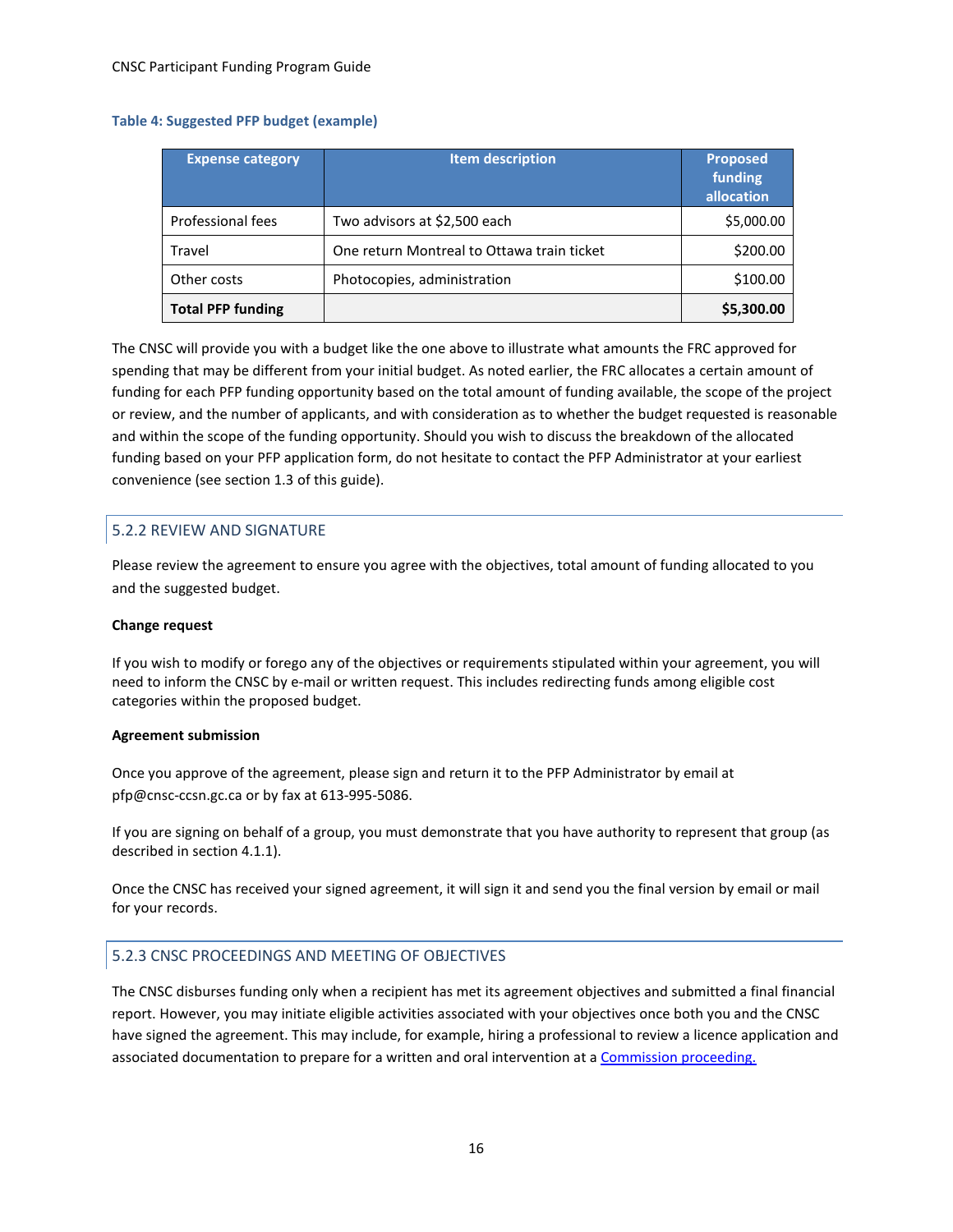#### INTERVENTIONS

In order to meet the objectives of your agreement, you must participate in a Commission proceeding related to the project for which you received PFP funding. The CNSC has a number of different public Commission proceeding formats, including:

- a hearing with written interventions only
- a hearing with both written and oral interventions
- a meeting (not for decision) with written interventions only

Depending on the format of the Commission proceeding, your agreement will specify the type of intervention(s) required – and the associated deadlines – as part of your objectives. You will need to submit your written intervention to both the PFP Administrator and CNSC Registry by the deadline specified in your agreement.

If the Commission proceeding format includes an oral intervention, you will need to travel to the hearing location (e.g., CNSC Headquarters in Ottawa). If that is not feasible, you can participate via teleconference or videoconference at a different location. The date of the Commission proceeding will be specified in your agreement or will be communicated to you by the PFP Administrator once the CNSC Registry formally announces the proceeding date and location.

After the deadline passes for written interventions (typically 30 days before the proceeding) the CNSC Registry will issue an agenda indicating the time, location and order of the proceeding. Hearings can last for more than one day and specific times when interveners are to present before the Commission are not indicated on the agenda. It is therefore important to ensure you are available for the majority of the day you are scheduled to intervene.

For more information about Commission proceedings and what is involved in participating in a public Commission hearing, please see the page dedicated to public Commission hearing participation on the [CNSC's website.](http://nuclearsafety.gc.ca/eng/the-commission/hearings/participate/index.cfm)

#### **CNSC documentation**

All PFP recipients must review the Commission member documents (CMDs) associated with the matter before the Commission. Typically, both the project proponent and CNSC staff prepare a CMD that forms the basis of the Commission proceeding. It is therefore important that all PFP recipients review these documents and provide their comments to the CNSC as part of their written and/or oral interventions.

CMDs are typically available 60 days before the Commission proceeding. The PFP Administrator will send you a copy of the related CMDs once the Commission Registry makes them available. If you require any additional documents (e.g. licence application, environmental monitoring documentation) to meet your agreement objectives, please contact the PFP Administrator.

Once you have met your objectives, including the submission of a written or oral intervention before the Commission, the PFP Administrator will provide you with a final financial report that you must complete to claim your eligible expenses.

#### **Expense records**

When carrying out the objectives outlined in your agreement, it is important to track and record all of your eligible expenses (as identified in section 3.3). While you will not be required to submit receipts to the CNSC, you are strongly encouraged to retain your receipts for at least three years in case the CNSC requires an audit.